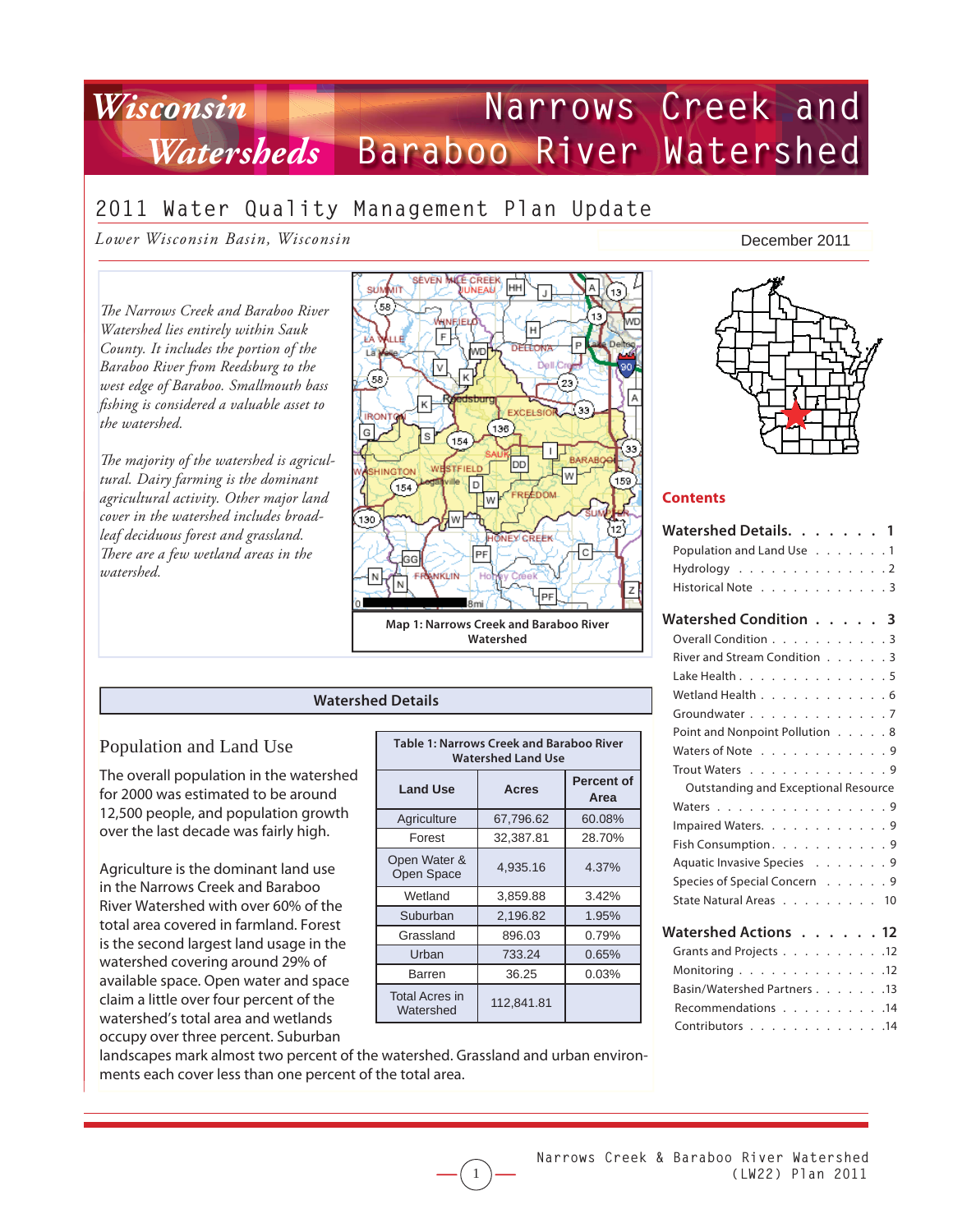# Hydrology

Hydrology is the study of water - its occurrence, circulation, distribution and properties. Water in Driftless Area streams is ultimately derived from rainfall and snowmelt that either percolates into the ground or runs off the land. In the most basic sense, the condition of a stream is a reflection of the watershed it drains. This concept is especially true in Driftless Area streams due to steep gradient, small watershed size, and extremely steep hills. To determine the watershed of a Driftless Area stream, one need look no further than the hillsides on either side of a stream. The steep hills found throughout the Driftless Area can shed water very quickly; consequently the vegetative cover and soil condition of hillsides are vital to the health of adjacent streams. The trees and grasses that grow on these hillsides are what effectively retain water with their roots, leaves and ultimately the soil. This water then slowly moves through the underlying rock layers to become groundwater that is either pumped from wells for consumption or resurfaces as springs.

Some springs flow as if from an underground pipe while others gently bubble up out of the ground. This constant source of water that averages around 50 degrees Fahrenheit throughout the year is what keeps dissolved oxygen

levels high in the summer and trout eggs developing properly throughout the winter. The greater absorption capacity within a watershed in the Driftless Area, the more water can percolate into the ground which slowly, but eventually, reaches a stream via clean cool springs. In a watershed with little or no absorptive capacity, for example one with acres of concrete, rooftops or soil devoid of vegetation, rainfall moves quickly over these surfaces to the nearest stream causing flash flooding.

Streamflow trends in southwestern Wisconsin were recently analyzed by comparing stream flow data to precipitation data. The study concluded that baseflow (stream flow during dry periods) has increased and peak flood flows have decreased over the last century in the Driftless Area of southwestern Wisconsin (Gebert, Warren A., William R. Krug. August 1996. Streamflow Trends in Wisconsin's Driftless Area. Water Resources Bulletin, American Water Resources Association. Vol. 32, No. 4.) Land management practices which allow more rainwater to infiltrate the ground rather than runoff to the nearest stream have been suggested as the primary reason for the discovered increase in baseflow and decrease in flood peaks.

Since most baseflow of Driftless Area streams is derived from groundwater, an increase in the amount of groundwater would intuitively be reflected in increased baseflow. Alternately, more water soaking into the ground results in



**Watershed Ecological Landscapes**

less water running off to the nearest stream thus reducing flood levels. That's not to say that floods don't occur in the Baraboo River Basin, but rather that they are less frequent and less severe than in the past.

### Ecological Landscapes

The Western Coulee and Ridges Ecological Landscape in southwestern and west central Wisconsin is characterized by its highly eroded, driftless topography and relatively extensive forested landscape. Soils are silt loams (loess) and sandy loams over sandstone residuum over dolomite. Several large rivers including the Wisconsin, Mississippi, Chippewa, Kickapoo, and Black flow through or border the ecological landscape.

Historical vegetation consisted of southern hardwood forests, oak savanna, scattered prairies, and floodplain forests and marshes along the major rivers. With Euro-American settlement, most of the land on ridgetops and valley bottoms was cleared of oak savanna, prairie, and level forest for agriculture. The steep slopes between valley bottom and ridgetop, unsuitable for raising crops, grew into oak-dominated forests after the ubiquitous presettlement wildfires were suppressed. Current vegetation is a mix of forest (40%), agriculture, and grassland with some wetlands in the river valleys. The primary forest cover is oak-hickory (51%) dominated by oak species and shagbark hickory. Maple-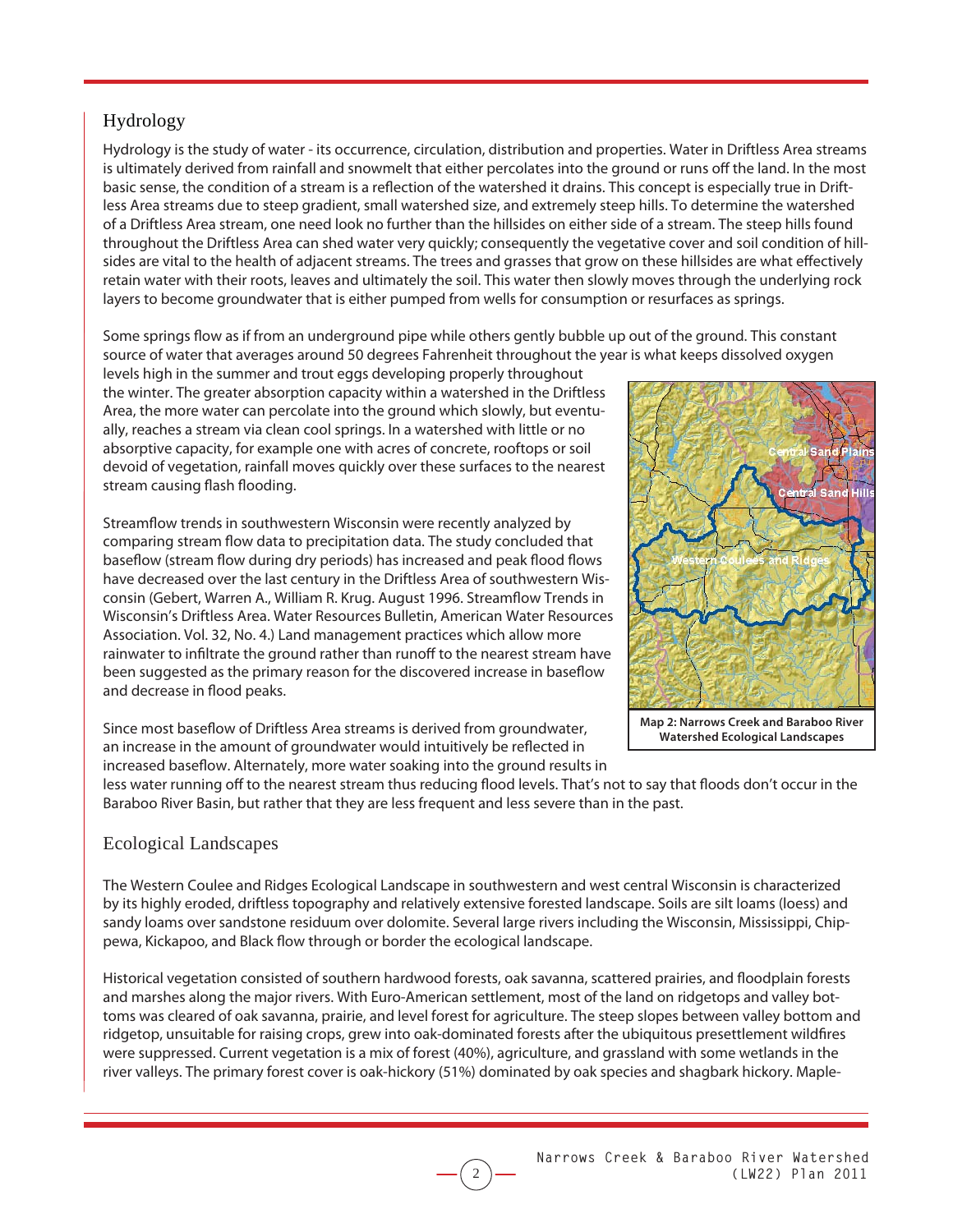basswood forests (28%), dominated by sugar maple, basswood and red maple, are common in areas that were not subjected to repeated presettlement wildfires. Bottomland hardwoods (10%) are common in the valley bottoms of major rivers and are dominated by silver maple, ashes, elms, cottonwood, and red maple. Relict conifer forests including white pine, hemlock, and yellow birch are a rarer natural community in the cooler, steep, north-facing slope microclimates.

# Historical Note

One of the well known landmarks in the Narrows Creek and Baraboo River Watershed in Sauk County is the Van Hise Rock, which was designated a National Historic Landmark by the National Park Service in 1999. The Van Hise Rock is located in the Baraboo Range, which now contains hills 700 to 800 feet high, but once those hills may have risen 1,000 to 1,600 feet above the surrounding plain. The material of this rock was once sand on the sea bottom and has since hardened into quartzite. The ripple marks caused by wave actions are still visible on the surrounding cliffs. The Rock was tilted to the present position by a slow earth movement, and then separated from the adjacent cliff by erosion. The vertical



light and dark bands represent the original layers. This rock is pictured in geology books as a type illustrating important principles of structural geology, and has been a point of special interest to many investigators in geology visiting this region.

The rock is named in honor of University of Wisconsin Professor Charles R. Van Hise (1857-1918), renowned geologist, conservationist, and President of the University of Wisconsin. In the 1890's, Van Hise used this outcrop to demonstrate the kinds of changes that occur in rocks during periods of mountain formation. Van Hise's observations of the Baraboo Hills would help to develop his ground-breaking concepts of structural and metamorphic geology. Later, these concepts would be universally accepted as the principles of structural geology.

### **Watershed Condition**

# Overall Condition

There are no known Exceptional or Outstanding Resource Waters for this watershed, nor have any streams or lakes been flagged as impaired. Five miles of Class I trout streams and three miles of Class II trout streams have been identified along Seeley Creek. Naturally reproducing sturgeon can be found along stretches of the Baraboo River and in La Valle Mill Pond and several unnamed lakes in the area. Narrows Creek, Seeley Creek, Hill Point Creek, and the Baraboo River all support populations of small mouth bass. These populations are reinforced by fish propagation efforts along Narrows Creek and Seeley Creek.

# River and Stream Condition

According to the WDNR's Register of Waterbodies (ROW) database, there are over 455 miles of streams and rivers in the Narrows Creek and Baraboo River Watershed; 168 miles of these waters have been entered into the WDNR's assessment database. Of these 168 miles, more than 75% are meeting Fish and Aquatic Life uses and are specified as in "good" condition; about one-fifth of stream miles are considered to be in "poor" condition and are listed as impaired. The condition of the remaining five percent of stream miles is not known or documented.

Additional uses for which the waters are evaluated include Fish Consumption, General Uses, Public Health and Welfare, and Recreation. As Table 2 shows, these uses have not been directly assessed for the watershed. However, a general fish advisory for potential presence of mercury is in place for all waters of the state.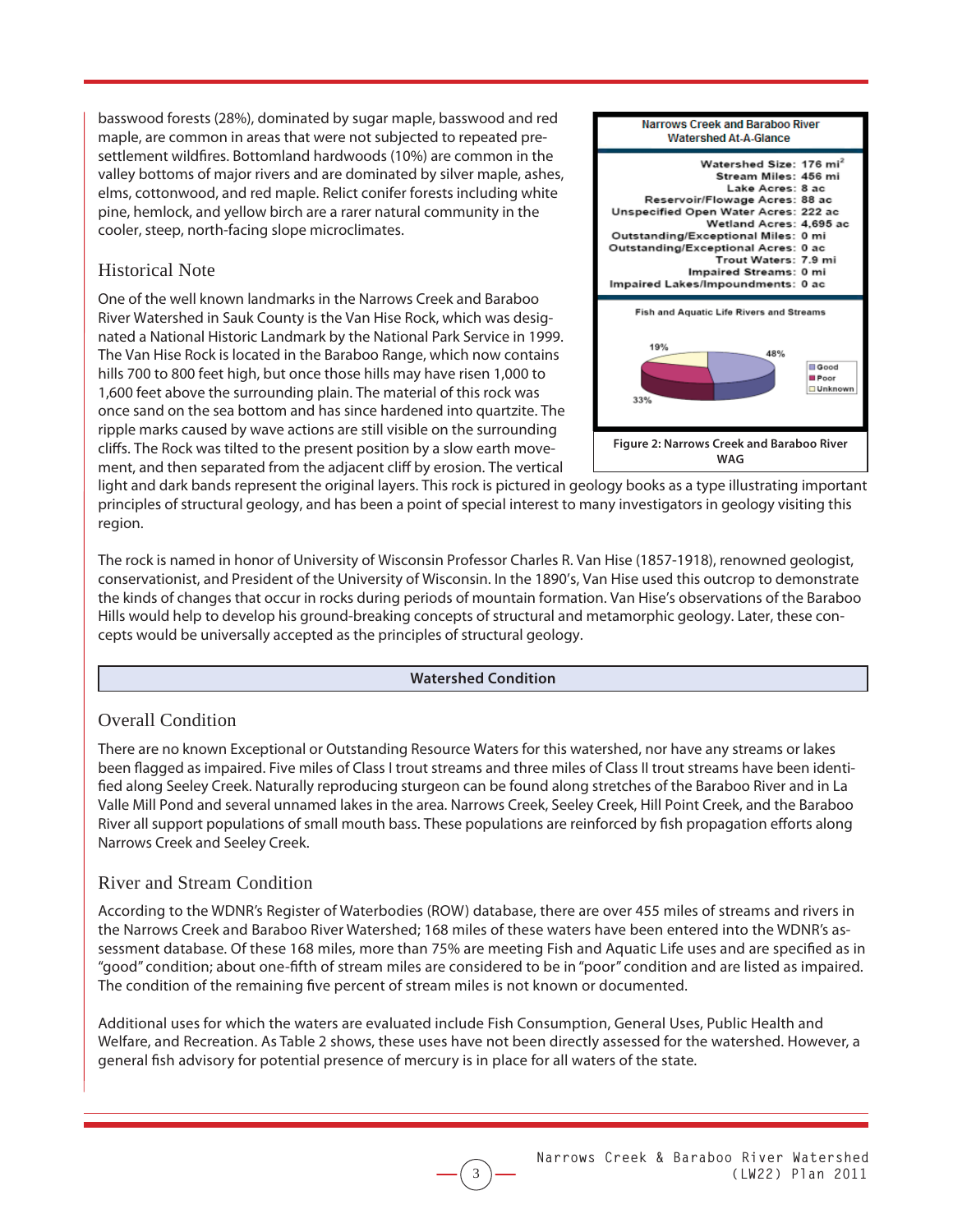| Table 2: Designated Use Support Summary for Narrows Creek and Baraboo River Watershed Rivers and Streams<br>(all values in miles)                                       |       |       |       |        |        |  |  |  |
|-------------------------------------------------------------------------------------------------------------------------------------------------------------------------|-------|-------|-------|--------|--------|--|--|--|
| <b>Total</b><br><b>Fully</b><br><b>Not</b><br><b>Not</b><br><b>Supporting</b><br><b>Use</b><br><b>Supporting</b><br><b>Supporting</b><br><b>Size</b><br><b>Assessed</b> |       |       |       |        |        |  |  |  |
| <b>Fish Consumption</b>                                                                                                                                                 |       |       |       | 167.53 | 167.53 |  |  |  |
| Fish and Aquatic Life                                                                                                                                                   | 71.19 | 10.15 | 54.72 | 31.47  | 167.53 |  |  |  |
| General                                                                                                                                                                 |       |       |       | 167.53 | 167.53 |  |  |  |
| <b>Public Health and Welfare</b>                                                                                                                                        |       |       |       | 167.53 | 167.53 |  |  |  |
| Recreation                                                                                                                                                              |       |       |       | 167.53 | 167.53 |  |  |  |

#### **Baraboo River**

Just over 33 miles of the Baraboo River are in this watershed. The river supports a warm water sport fishery, is a major tributary to the Wisconsin River, and is important as a smallmouth bass fishery. As a result of the habitat fragmentation and other problems caused by the dams on the river, the two miles of the river that flows through the City of Baraboo has been listed on the state's list of impaired waters. The final dam was removed in October of 2001. The water quality and fishery of this up-stream portion of the river is expected to improve as a result of the dam removals. Consequently, it is anticipated that this portion of the river will be able to be "de-listed." The river receives discharges from Foremost Farms, North Freedom, Reedsburg, and Rock Springs in the watershed. Despite the efforts of the nonpoint source priority watershed project, the river continues to be threatened by sources of nonpoint pollution. A rare aquatic species has been found in the river in past surveys.

#### **Copper Creek**

Copper Creek is a seepage and spring fed tributary to the Baraboo River, although the water warms considerably before reaching the river. The stream is shallow with little aquatic habitat and is affected by nonpoint source pollution. Four fish collections and one macroinvertebrate collection occurred from 2007-2008 and the resultant IBI scores indicated that Copper Creek had fair water quality and supported its fish and aquatic life designated use.

#### **Eli Valley Creek**

Eli Valley Creek is a very small tributary to Narrows Creek. The stream supports a warm water forage fish population. Due to the size of the stream it is easily influenced by nonpoint sources of pollution such as barnyard runoff and streambank pasturing. The creek has been known to have occasional low dissolved oxygen levels. The most recent fish collection, from 2008, indicated the Eli Valley Creek supported a health cool water fish community and good water quality.

#### **Hillpoint Creek**

Hillpoint Creek is a seepage fed tributary to the headwaters of Narrows Creek. Smallmouth bass have been known to migrate from Narrows Creek to Hillpoint Creek. These fish constitute the sport fishery of Hillpoint Creek. The creek has sufficient habitat to support the bass. The creek does have some problems with streambank and cropland sources of nonpoint source pollution. The creek receives discharge from the Hillpoint Sanitary District. Baseline monitoring was conducted on the stream in 2001.

#### **Narrows Creek**

Narrows Creek flows about 18 miles from its sources near Hillpoint and Lime Ridge to its junction with the Baraboo River at Rock Springs. The creek has been heavily impacted by agriculture, particularly dairy farming practices, and experiences heavy bank erosion and siltation during periods of rapid rainfall. As late as the early 1970's it supported a respectable smallmouth bass fishery, which has since declined. Recently the watershed has received attention from a priority watershed project administered by the Sauk County Land Conservation Department (LCD). By 2002, seven years into the project, which expired in 2004, 45% of the eligible landowners had signed up for improvement practices, such as new barnyards, the stabilization of streambanks, and installation of grassed waterways, with about 50% of the jobs completed. As of 2002, 65% of the phosphorus removal goal had been met and 60% of the sediment removal goal had been achieved. In addition, a few watershed and stewardship easements were purchased from landowners. This allowed at least 160 acres of wetlands to be restored. Also WDNR fish management has conducted smallmouth bass habitat improvement on approximately two miles of Narrows Creek. Early evaluation showed a three to nine times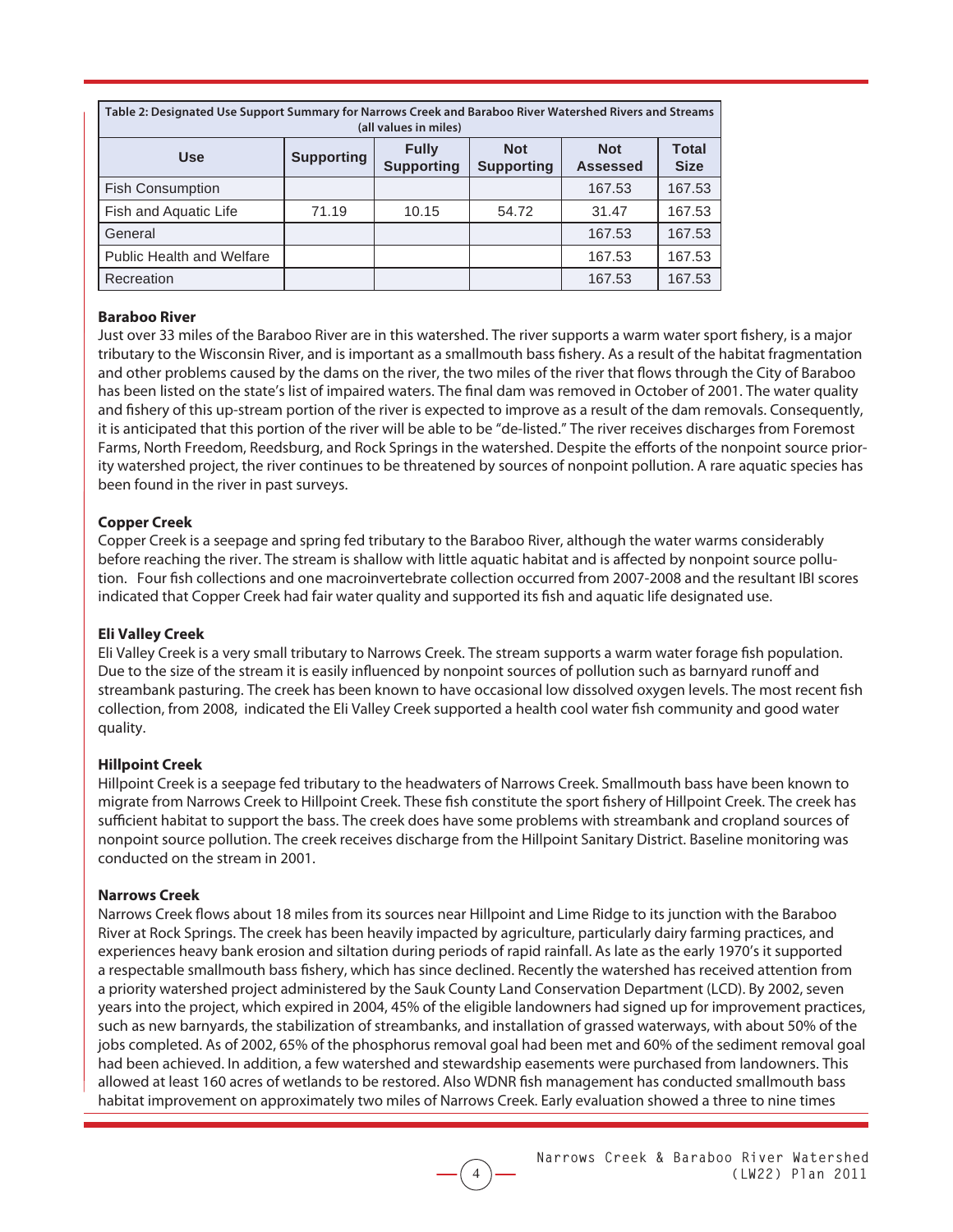increase in the bass population in one area compared to two control areas. With more streambank easement acquisition, more work can be accomplished. Fish analysis throughout the watershed typically ranks the stream as fair rating, which shows the need for further improvements. Low dissolved oxygen has been documented for short periods of time which probably reflects agricultural waste episodes. These have devastating consequences on aquatic life. It is anticipated that with the ongoing removal of the last remaining dams on the Baraboo River, the Narrows Creek fishery will benefit from summer migrations, particularly of catfish, smallmouth bass, and walleye species, which will utilize the habitat of Narrows Creek. Baseline monitoring was conducted on three tributaries to Narrows Creek in 2001. A rare aquatic species has been found in the creek in past surveys. Narrows Creek receives discharges from the communities of Lime Ridge and Loganville. Sauk County Health Care discharges to a tributary of Narrows Creek.

#### **Pine Creek**

Pine Creek is a small spring fed tributary to Skillet Creek. The creek supports a warm water forage fishery and data collected in 1998 determined the quality of the stream to be fair to good.

#### **Seeley Creek**

The upper four miles of Seeley Creek have been managed as stocked trout water. Three of these miles are Class I and one mile is a Class II trout fishery. Until the mid 1980's, the upper-most portion supported a little-known, outstanding natural brown trout fishery. Around that time, the water level dropped drastically. Locals feel this decline is due to heavy blasting in a quarry near Rock Springs. Regardless, the water level decline was associated with a major reduction in this trout fishery. During the 1990's, wild brown trout adults were transferred into this area and successful natural reproduction is once again occurring. Active farming of much of the upper watershed has disappeared and restricted land use easements (e.g. pasturing, cropping, logging, etc.) would now be appropriate on the surrounding land to preserve this "little gem." Downstream drift of natural reproduction of the upper area should increase the fishery downstream around Highway W. Farther down, the stream is impounded to create the 49-acre Seeley Lake, a eutrophic, weedy impoundment that supports a warm water sport fishery.

#### **Skillet Creek**

Skillet Creek is a tributary to the Baraboo River. The creek supports a population of warm water forage fish. A fish survey conducted in 1998 indicated that the stream had fair water quality for warmwater fish (Source: The State of the Lower Wisconsin River Basin.

### **Spring Valley Creek**

Spring Valley Creek is a tributary to Narrows Creek. The creek is sandy and small pools have silted in. The creek supports a population of warmwater forage fish. The majority of the subwatershed has been cultivated and overall, the creek has problems with nonpoint sources of pollution. Baseline monitoring was conducted on the stream in 2001.

# Lake Health

The WDNR's ROW database shows that there are over eight acres of lakes and ponds and another 222 acres of unspecified open water in the Lower Kickapoo River Watershed. Of these, 167 acres are entered into the state's assessment database. Over one-fifth of the 167 acres are indicated as supporting Fish and Aquatic Life uses. The remaining lake acres within the watershed have not been assessed for Fish and Aquatic Life use support or any other use support. Of the 88 acres of reservoirs and impoundments in the watershed, only about four acres are entered into the state's assessment database; none of which have been assessed for Fish and Aquatic Life use support or any other use support. Seeley Lake and Virginia Lake are the only named lakes in the watershed and both are impoundments.

| Table 3: Designated Use Support Summary for Narrows Creek and Baraboo River Watershed Lakes (all values in acres) |                                              |  |       |                   |  |  |
|-------------------------------------------------------------------------------------------------------------------|----------------------------------------------|--|-------|-------------------|--|--|
| Use                                                                                                               | Not Supporting<br>Not Assessed<br>Supporting |  |       | <b>Total Size</b> |  |  |
| <b>Fish Consumption</b>                                                                                           |                                              |  | 166.5 | 166.5             |  |  |
| Fish and Aquatic Life                                                                                             | 35                                           |  | 131.5 | 166.5             |  |  |
| General                                                                                                           |                                              |  | 166.5 | 166.5             |  |  |
| <b>Public Health and Welfare</b>                                                                                  |                                              |  | 166.5 | 166.5             |  |  |
| Recreation                                                                                                        |                                              |  | 166.5 | 166.5             |  |  |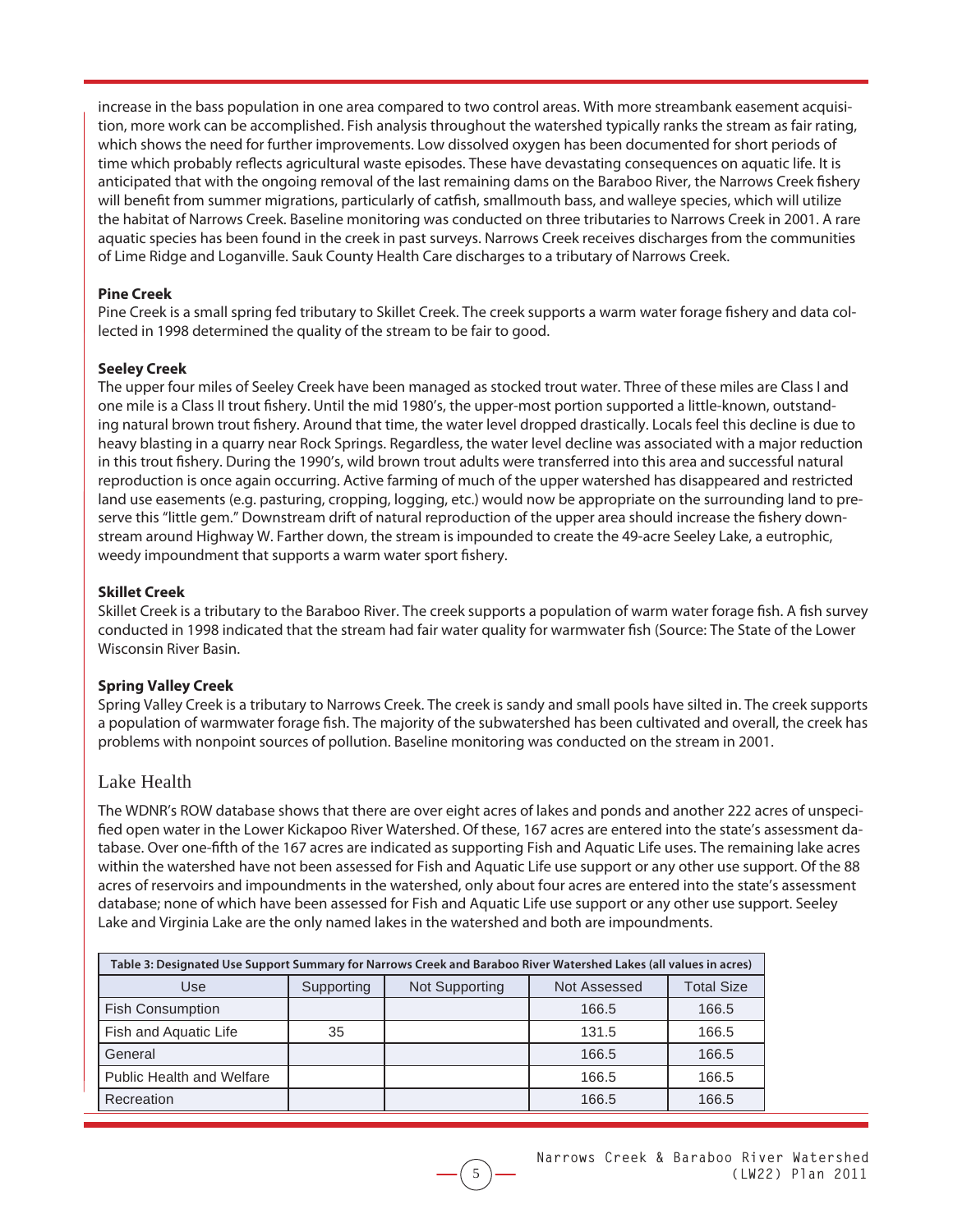#### **Seeley Lake**

Seeley Lake is a drainage-fed lake created by a dam with a 12-foot head on the lower reaches of Seeley Creek two miles south of North Freedom. The dam was constructed in 1955 and the pond was treated with chemicals the same year to eliminate the rough and forage fish population. Northern pike, largemouth bass and bluegills were stocked in 1956 by the Department of Natural Resources. The fishery prospered for several years and a good growth rate of all species was reported. At the present time, only a limited fishery of northern pike, largemouth bass, and panfish exists. Heavy siltation and subsequent abundant growth of aquatic vegetation has occurred due to severe erosion in the watershed. Stunted panfish are also a use problem at the present time. Ice fishing has been a popular activity for local people. Aquatic game assets include muskrat, mink, and migratory waterfowl. White-tailed deer, squirrels, fox, raccoon, and ruffed grouse inhabit the adjoining uplands. Public frontage totals 0.11 miles by a parking area at the dam. An unimproved boat launching ramp is also provided at this site. Additional access is possible from Seeley Creek and one bridge crossing. One dwelling is located on the northeastern shore.

#### **Virginia Lake**

Virginia Lake is a 35-acre impoundment on a tributary to the Baraboo River located just east of Copper Creek. The lake was created by a real estate agency to promote private development in 1969. The lake contains largemouth bass and panfish. The lake experiences problems with aquatic plant management. To deal with this, the aquatic plants in the lake are harvested. There is a Lake Virginia Management District.

#### Wetland Health

#### **Wetland Status**

The Narrows Creek and Baraboo River Watershed is located entirely within Sauk County. An estimated 4% of the current land uses in the watershed are wetlands. Currently, about 42% of the original wetlands in the watershed are estimated to exist. Of these wetlands, the majority include forested wetlands (56%), and emergent wetlands (36%), which include marshes and wet meadows.

#### **Wetland Condition**

Little is known about the condition of the remaining wetlands but estimates of reed canary grass (RCG) infestations, an opportunistic aquatic invasive wetland plant, into different wetland types has been estimated based on satellite imagery. This information shows that reed canary grass dominates 40% of the existing emergent wetlands and five percent of the remaining forested wetlands (See Figure 3). Reed canary grass domination inhibits successful establishment of native wetland species.

#### **Wetland Restorability**

Of the 5,736 acres of estimated lost wetlands in the watershed, approximately 88% are considered potentially restorable based on modeled data, including soil types, land use, and land cover (Chris Smith, DNR, 2009).

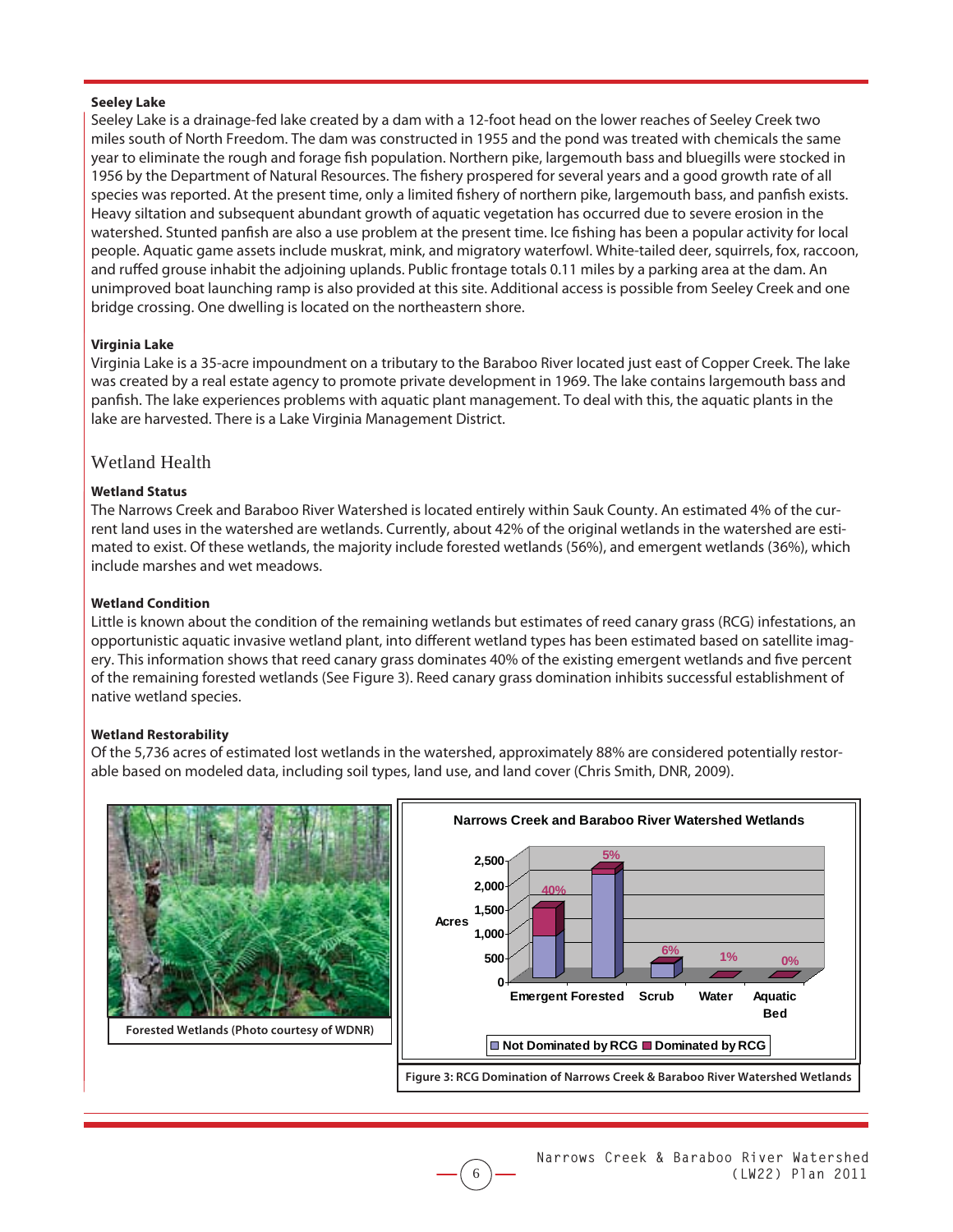### Groundwater

The following groundwater information is for Sauk County (from Protecting Wisconsin's Groundwater through Comprehensive Planning website, http://wi.water.usgs.gov/gwcomp/), which roughly approximates to the Narrows Creek and Baraboo River Watershed.

There are no municipal water systems that have developed wellhead protection plans within the Narrows Creek and Baraboo River Watershed. However, Sauk County has adopted an animal waste management ordinance.

From 1979 to 2005, total water use in Sauk County has increased from 10.5 million gallons per day to 26.4 million gallons per day. The increase in total water use over this period is due primarily to increases in industrial, irrigation, commercial, and domestic uses. Irrigation use increased significantly over this period while industrial declined slightly after 1995. The proportion of county water use supplied by groundwater has been consistently around 99% during the period 1979 to 2005.

#### **Private Wells**

Eighty-four percent of 1,012 private well samples collected in Sauk County from 1990 to 2006 met the health-based drinking water limit for nitrate-nitrogen. An analysis of over 35,000 Wisconsin drinking water samples found that drinking water from private wells was three times more likely to be unsafe to drink due to high nitrate in agricultural areas than in forested areas. High nitrate levels were also more common in sandy areas where the soil is more permeable. In Wisconsin's groundwater, 80% of nitrate inputs originate from manure spreading, agricultural fertilizers, and legume cropping systems.

A 2002 study estimated that 43% of private drinking water wells in the region of Wisconsin that includes Sauk County contained a detectable level of an herbicide or herbicide metabolite. Pesticides occur in groundwater more commonly in agricultural regions, but can occur anywhere pesticides are stored or applied. A total of 38,704 acres of land in Sauk County are in atrazine prohibition areas. All three private well samples collected in Sauk County met the health standard for arsenic.

#### **Potential Sources of Contamination**

Three licensed landfills are located in the Narrows Creek and Baraboo River Watershed: the Reedsburg Foundry, a Sauk County operated landfill in the town of Excelsior, and a Construction and Demolition (C&D) landfill owned by the US Army Badger Ammunition Plant outside of Baraboo. The Badger Ammunition Plant is currently the site of demolition and remediation projects being conducted in preparation for property transfer. The landfill located in Excelsior is also designated as a Superfund site and is the only one within the watershed. No Concentrated Animal Feeding Operations (CAFOs) are located within the watershed.

WDNR's Remediation and Redevelopment (RR) Program oversees the investigation and cleanup of environmental contamination and the redevelopment of contaminated properties. The RR Program provides information about contaminated properties and other activities related to the investigation and cleanup of contaminated soil or groundwater in Wisconsin through its Bureau for Remediation and Redevelopment Tracking System (BRRTS) database (WDNR 2010e).

The database shows that there are 11 sites in the Narrows Creek and Baraboo River Watershed that are specified as "open", meaning "contamination has affected soil, groundwater, or more and the environmental investigation and cleanup need to begin or are underway." These sites include six Leaking Underground Storage Tank (LUST) sites and five Environmental Repair (ERP) sites; many of which are located in Reedsburg. A summary of these sites is included in the table below. There are at least a dozen more open-status sites in Baraboo that have contaminated groundwater and/or soil, which lie just outside the watershed area.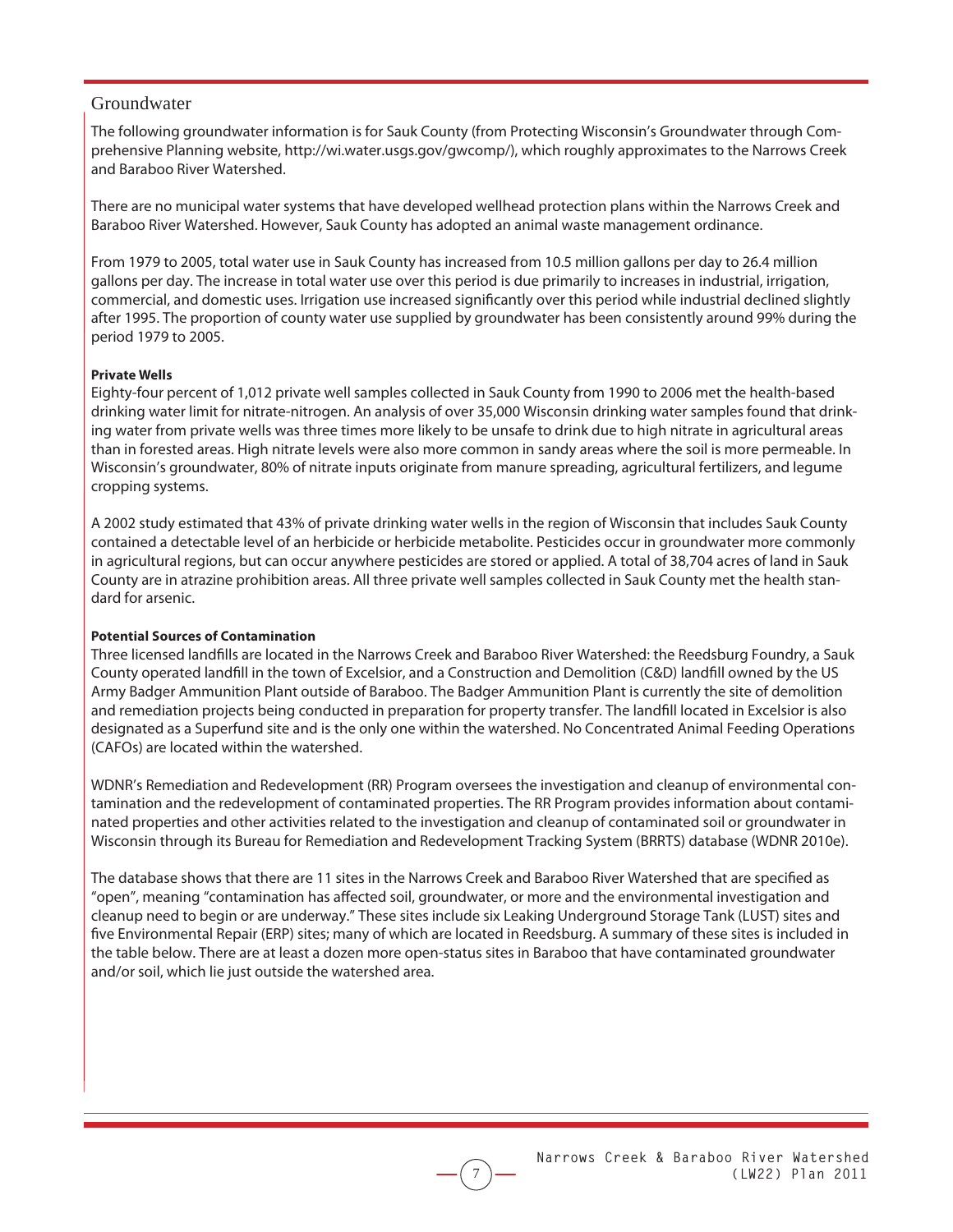| Table 4: Open-status Bureau for Remediation and Redevelopment Tracking System (BRRTS) sites in the Narrows Creek & Baraboo River Water-<br>shed |                                                      |                   |                                |                  |                |                                                                                                                                          |
|-------------------------------------------------------------------------------------------------------------------------------------------------|------------------------------------------------------|-------------------|--------------------------------|------------------|----------------|------------------------------------------------------------------------------------------------------------------------------------------|
| <b>WDNR</b><br><b>BRRTS#</b>                                                                                                                    | <b>Site Name, Location</b>                           | <b>Start Date</b> | <b>Activity</b><br><b>Type</b> | Reme-<br>diation | Waste          | <b>Substance</b>                                                                                                                         |
| 257549263                                                                                                                                       | Nuk USA LLC (Gerber Products<br>Property), Reedsburg | 04/17/2007        | <b>ERP</b>                     | 3                | 3              | Engine Waste Oil (Petroleum)                                                                                                             |
| 357207281                                                                                                                                       | Ray Zobel & Sons Inc. (Construc-<br>tion), Reedsburg | 12/08/1998        | LUST                           | 1                | 1              | Gasoline (Petroleum)                                                                                                                     |
| 357002801                                                                                                                                       | Reedsburg Cleaners LLC, Reeds-<br>burg               | 07/11/1996        | <b>LUST</b>                    | 3                | 3              | <b>Chlorinated Solvents (VOC)</b>                                                                                                        |
| 257001682                                                                                                                                       | Reedsburg Cleaners LLC, Reeds-<br>burg               | 10/23/1995        | ERP                            | 3                | 3              | Chlorinated Solvents (VOC)                                                                                                               |
| 257547212                                                                                                                                       | Cropmate Co./Conagra,<br>Reedsburg                   | 05/25/1995        | ERP                            | 1                | $\Omega$       | Unspecified (Transferred to<br>DATCP)                                                                                                    |
| 357002197                                                                                                                                       | Templin Property, Lime Ridge                         | 04/25/1994        | <b>LUST</b>                    | 1                | $\Omega$       | Unspecified soil contamination                                                                                                           |
| 357001651                                                                                                                                       | Reedsburg Times Press, Reeds-<br>burg                | 10/09/1992        | <b>LUST</b>                    | 1                | $\mathbf{0}$   | Unspecified soil contamination                                                                                                           |
| 357001693                                                                                                                                       | Wards Corner Garage, Hillpoint                       | 10/05/1992        | <b>LUST</b>                    | 1                | $\Omega$       | Unspecified soil contamination                                                                                                           |
| 257001454                                                                                                                                       | R & L Supply Ag Chemical<br>Facility, Reedsburg      | 11/12/1991        | <b>ERP</b>                     | $\mathbf{1}$     | $\mathbf{0}$   | Unspecified soil contamination<br>(Transferred to DATCP)                                                                                 |
| 357001103                                                                                                                                       | Spellman Monument, Reedsburg                         | 08/08/1991        | <b>LUST</b>                    | 1                | $\mathbf{1}$   | Gasoline & Methyl Tertiery Butyl<br>Ether (Petroleum)                                                                                    |
| 257001004                                                                                                                                       | Sauk County Landfill (Old),<br>Township of Excelsior | 09/03/1988        | <b>ERP</b>                     | 1                | $\overline{2}$ | Unspecified groundwater contami-<br>nation. Was tracked as superfund<br>activity # 05-57-113296. Trans-<br>ferred to solid waste program |

The Petroleum Environmental Cleanup Fund Award (PECFA) program was created in response to enactment of federal regulations requiring release prevention from underground storage tanks and cleanup of existing contamination from those tanks. PECFA is a reimbursement program returning a portion of incurred remedial cleanup costs to owners of eligible petroleum product systems, including home heating oil systems. As of May 31, 2007, \$21,358,523 has been reimbursed by the PECFA program to clean up 194 petroleum-contaminated sites in Sauk County. This equates to \$367 per county resident, which is greater than the statewide average of \$264 per resident.

# Point and Nonpoint Pollution

The water quality and sport fisheries in the watershed are significantly affected by nonpoint sources of pollution. As a result, the watershed has been ranked as a high priority for nonpoint source pollution reduction. The primary sources of nonpoint pollution in the watershed are from barnyard runoff and manure spreading practices, and manure storage in the watershed has occasionally been a problem. As a result of the significant impact of nonpoint source pollution on the watershed, the watershed was selected for a nonpoint source priority watershed project. The project is jointly sponsored by the DNR, the Department of Agriculture, Trade and Consumer Protection, and the Sauk County Land Conservation Department. Watershed nonpoint source appraisal monitoring was completed in 1990 and 1991, and a plan detailing water quality and water resources goals of the project was approved in October 1992. So far, there has been a very high participation rate in the Narrows Creek priority watershed program.

There are several permitted point source discharges in the watershed. The communities of Reedsburg, North Freedom, and Rock Springs discharge to the Baraboo River. The Hillpoint Sanitary District discharges to Hillpoint Creek and the Lime Ridge facility discharges to Narrows Creek. The Sauk County Health Care center discharges to a tributary of Narrows Creek. The one industrial discharge, Foremost Farms, discharges to the Baraboo River. Overall, The lower Kickapoo River watershed is ranked as a high priority for nonpoint source (NPS) pollution due to high rankings for susceptibility to NPS pollution for both groundwater and stream water. Lakes in the watershed have not yet been ranked for NPS pollution.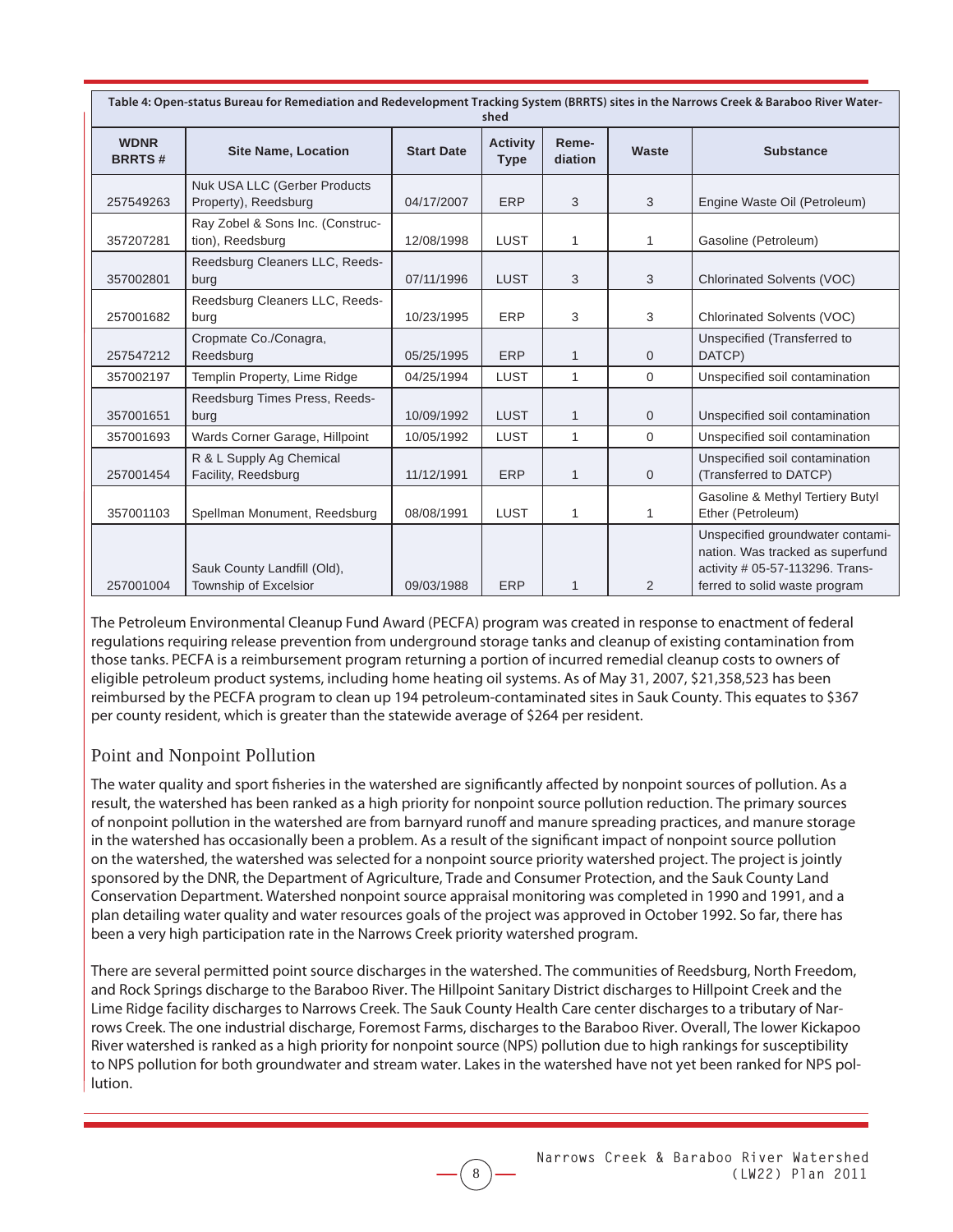# **Waters of Note**

# Trout Waters

Class I trout streams are high quality trout waters that have sufficient natural reproduction to sustain populations of wild trout, at or near carry capacity. Consequently, streams in this category require no stocking of hatchery trout. These streams or stream sections are often small and may contain small or slow-growing trout, especially in the headwaters. Class II trout streams may have some natural reproduction, but not enough to utilize available food and space. Therefore, stocking is required to maintain a desirable sport fishery. These streams have good survival and carryover of adult trout, often producing some fish larger than average size.

Five miles of Class I trout streams and three miles of Class II trout streams have been identified along Seeley Creek. The table below lists the stream segments (starting from the mouth at mile 0) where these trout waters can be found.

|                                                                                                         | Table 5: Narrows Creek and Baraboo River Watershed Trout Waters |                     |                   |                 |                              |                    |      |
|---------------------------------------------------------------------------------------------------------|-----------------------------------------------------------------|---------------------|-------------------|-----------------|------------------------------|--------------------|------|
| <b>WADRS</b><br><b>Official Waterbody</b><br><b>Local Waterbody</b><br>ID<br><b>Name</b><br><b>Name</b> |                                                                 | <b>WBIC</b>         | <b>Start Mile</b> | <b>End Mile</b> | <b>Trout</b><br><b>Class</b> | <b>Trout ID</b>    |      |
| 18423                                                                                                   | <b>Seeley Creek</b>                                             | <b>Seeley Creek</b> | 1275300           | 15.9            | 21.05                        | CLASS <sub>I</sub> | 804  |
| 12991                                                                                                   | Seeley Creek                                                    | Seeley Creek        | 1275300           | 13.12           | 15.9                         | CLASS II           | 2048 |

# Outstanding and Exceptional Resource Waters

No Exceptional or Outstanding Resource Waters are listed for this watershed.

# Impaired Waters

No Impaired Waters are listed for this watershed.

# Fish Consumption

Currently, there are no specific fish consumption advisories in effect for this watershed. However, a general fish consumption advisory for potential presence of mercury is in place for all waters of the state.

# Aquatic Invasive Species

Three aquatic invasive species have been documented within this watershed. Curly-leaf pondweed have been found in Virginia Lake. Freshwater Jellyfish were discovered in an unnamed Skillet Creek Farm pond. And Rusty Crayfish have been verified and vouchered in Hill Point Creek.

| Table 6: Narrows Creek and Baraboo River Watershed Aquatic Invasive Species |                                |                       |                        |         |  |  |
|-----------------------------------------------------------------------------|--------------------------------|-----------------------|------------------------|---------|--|--|
| <b>Database</b><br>Key                                                      | <b>Waterbody Name</b>          | <b>Status</b>         | <b>WBIC</b>            |         |  |  |
| 22220796                                                                    | Virginia Lake                  | Curly-Leaf Pondweed   | Verified and Vouchered | 1278700 |  |  |
| 22556406                                                                    | <b>Skillet Creek Farm Pond</b> | Freshwater Jellyfish  | Verified and Vouchered | 5569785 |  |  |
| 22584673                                                                    | <b>Hill Point Creek</b>        | <b>Rusty Crayfish</b> | Verified and Vouchered | 1277700 |  |  |

# Species of Special Concern

A full list of special concern plants and animals for this watershed can be found on the state's Natural Heritage Inventory (NHI). The following table contains federally-listed Threatened, Endangered, Proposed, and Candidate species found in Sauk County, in which the Narrows Creek and Baraboo River Watershed is located.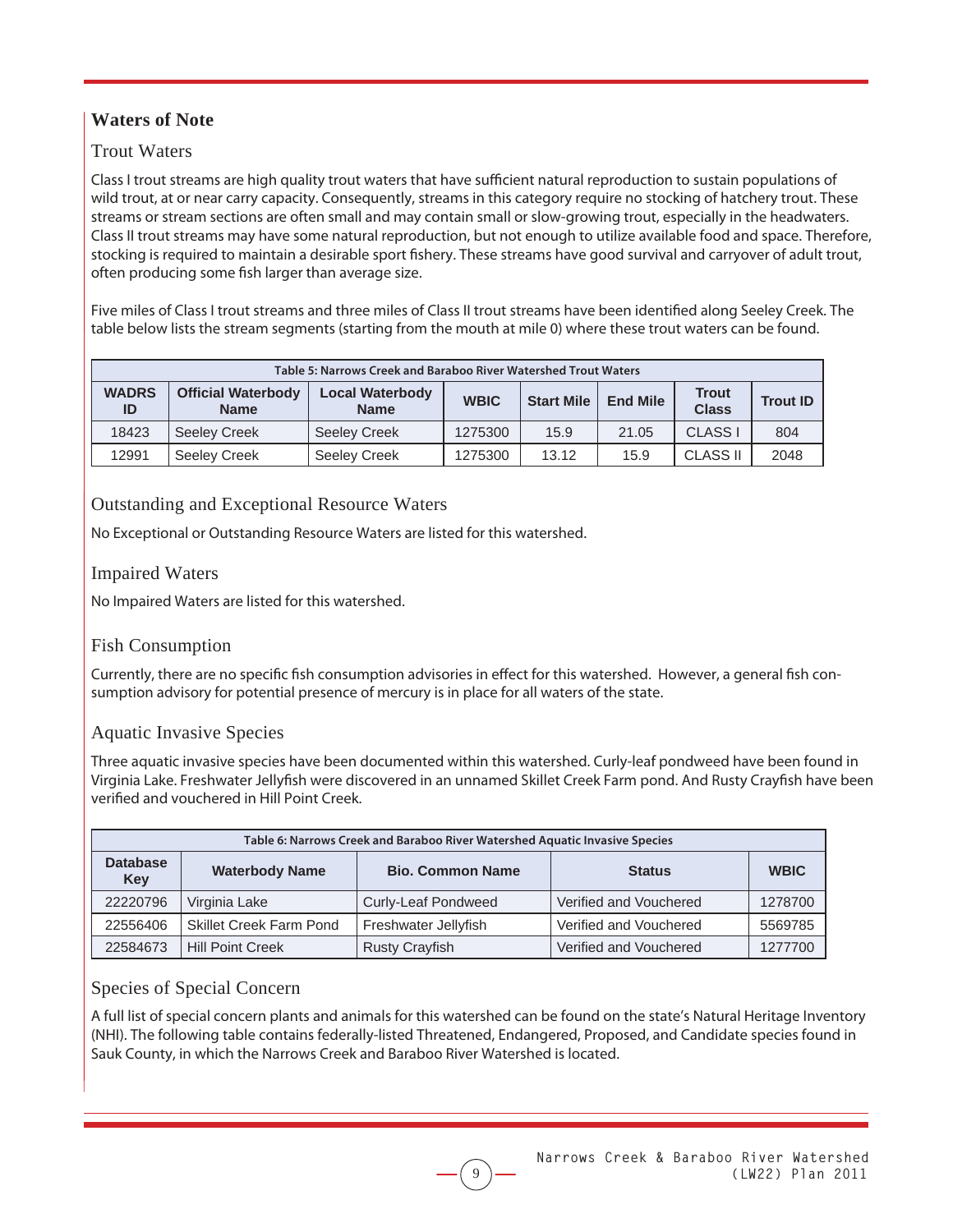| Table 7: Federally-Listed Threatened, Endangered, Proposed, and Candidate Species in Sauk County |                                            |                                                   |             |  |  |  |  |
|--------------------------------------------------------------------------------------------------|--------------------------------------------|---------------------------------------------------|-------------|--|--|--|--|
| <b>Habitat</b><br><b>Species</b><br><b>Status</b>                                                |                                            |                                                   |             |  |  |  |  |
| Whooping crane (Grus americanus)                                                                 | **Non-essential experimental<br>population | Open wetlands and lakeshores                      | <b>Bird</b> |  |  |  |  |
| Northern monkshood (Aconitum<br>noveborancense)                                                  | Threatened                                 | North facing slopes                               | Plant       |  |  |  |  |
| Prairie bush-clover (Lespedeza<br>leptostachya)                                                  | Threatened                                 | Dry to mesic prairies with gravelly soil<br>areas | Plant       |  |  |  |  |

\*\*Whooping Crane - On June 26, 2001, a nonessential experimental population of the whooping crane was designated in a 20-state area of the eastern United States. The first release of birds occurred in Wisconsin in 2001, and the counties listed are those where the species has been observed to date. It is unknown at this time which counties the species will occupy in the future, as the birds mature and begin to exhibit territorial behavior. For purposes of section 7 consultation, this species is considered as a proposed species, except where it occurs within the National Wildlife Refuge System or the National Park System, where it is treated as a threatened species (http://www.fws.gov/midwest/endangered/lists/wisc-spp.html).

State Natural Areas

### **Ableman's Gorge**

Ableman's Gorge is a classic gorge cut by the Baraboo River through Baraboo quartzite, Cambrian sandstone, and conglomerate. The cliffs and rocky slopes rise about 200 feet above the river to form a wall nearly three-fourths of a mile long, oriented east-west, which then abruptly turns south for a similar distance. The latter portion is 250 to 450 feet wide and is composed of irregular quartzite cliffs. Spectacular unconformable contacts with younger Cambrian sandstone can be seen on both the north and south sides of the Precambrian Baraboo quartzite. The exposures of the unconformity between the ancient quartzite and the overlying sandstone are world famous. The site tells a fascinating geological story of changing conditions in an ancient sea that first rose quietly against a cliff of quartzite and then, as layers of sediments gradually decreased the relief between sea floor and land, surged against the top of the cliff, wearing away quartzite and depositing a layer of cobbles and boulders across its upturned edge. Erosional forces and a former quarrying operation in the southern part of the natural area have reexposed these long buried layers. Nowhere in the Midwest is such a sequence of events so displayed. The cool, moist, north-facing slopes shelter plants more typical of northern Wisconsin, including hemlock, yellow birch, mountain maple, and Canada yew. The groundlayer contains numerous ferns and includes species such as Virginia water-leaf, Canada mayflower, and the rare Allegheny-vine (Adlumia



**Ableman's Gorge, Photo by Thomas Meyer (WDNR photo)**

fungosa). The area is widely used for geology research and a plaque honors researcher Charles Van Hise, who formulated some of his principles of structural deformation and metamorphism here. Ableman's Gorge is owned by the DNR and the University of Wisconsin and was designated a State Natural Area in 1969.

### **Baxter's Hollow**

Baxter's Hollow features a scenic gorge cut through Baraboo quartzite by Otter Creek, a fast, clear, nearly undisturbed stream flowing over the large quartzite boulders. Although it supports trout, Otter Creek is better known for its diverse and unique aquatic insect fauna including at least 78 species of caddisfly. Cold air drainage has permitted a white pine dominated forest to persist near the stream. Understory species on the boulder-strewn slopes are large-leaved aster, marginal wood fern, partridgeberry, sweet cicely, witch hazel, and squawroot. Most of the site, though, contains a significant portion of the Big Woods, the largest intact contiguous southern dry-mesic forest in Wisconsin with red and white oak, hickory, and basswood. In spring, the forest floor is blanketed with a wide variety of colorful flowers including spring-beauty, Jacob's-ladder, trillium, hepatica, shooting-star, dog-tooth violet, and marsh marigold. The large expanse of woods provides critical habitat for many rare bird species that require large forested tracts including the state endangered worm-eating warbler (Helmitheros vermivorus) and state threatened Kentucky (Oporornis formosus)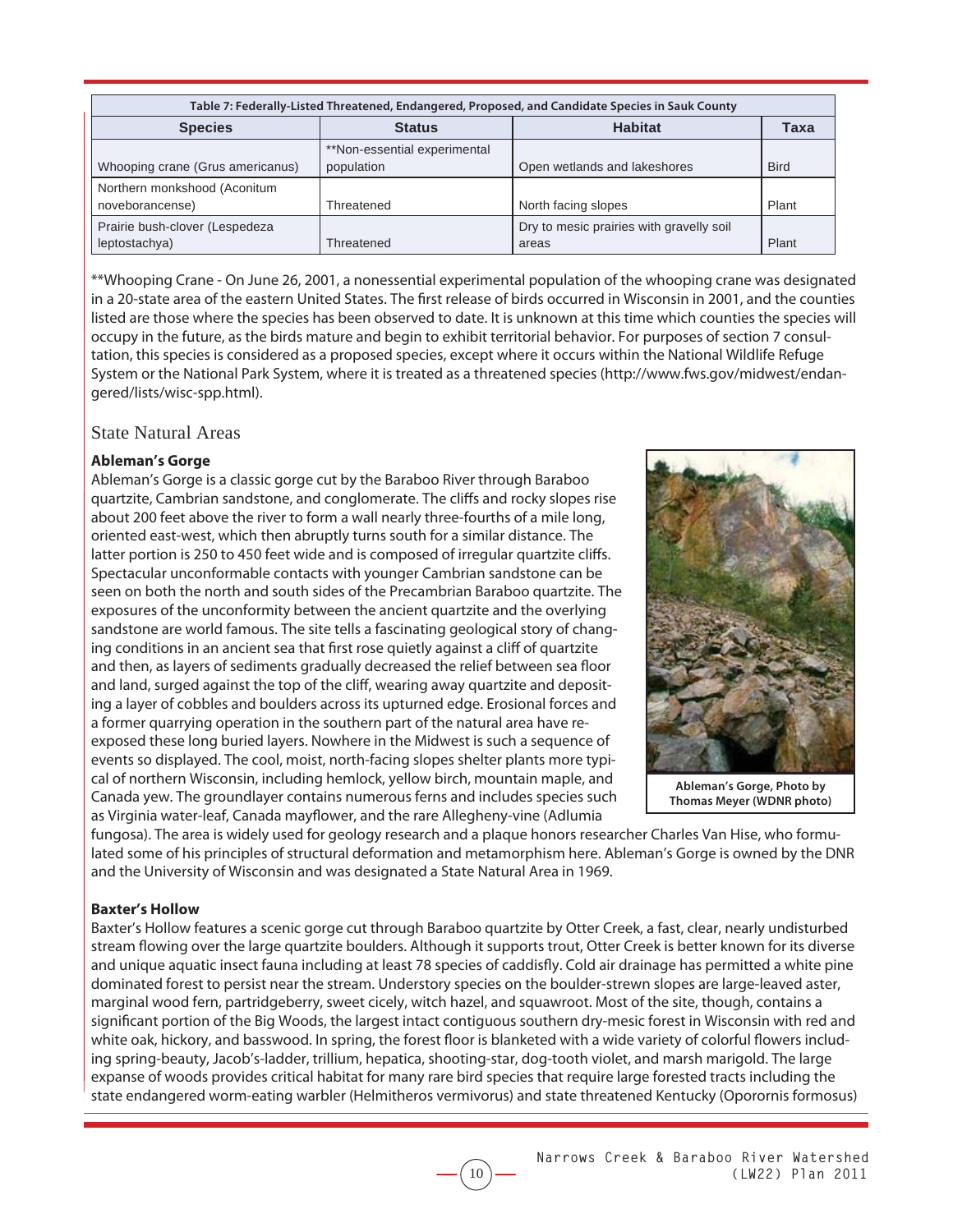and hooded warblers (Wilsonia citrina). The combined effects of microclimate and different communities have allowed a wide diversity of species to flourish here: 39 mammals, 92 breeding birds, 13 amphibians, and 18 reptile species. Baxter's Hollow is owned by The Nature Conservancy and was designated a State Natural Area in 1970.

#### **Cady's Marsh**

Cady's Marsh contains dry sandy prairie grading into loamy mesic and wet-mesic prairie with sedge meadow and shallow emergent aquatic marsh also present. Deep-soil loamy prairies are one of the rarest natural plant communities in Wisconsin with nearly all having fallen to the plow. The site contains an interesting assemblage of plant species. Characteristic plants include blue-joint grass, big blue-stem, mountain mint, prairie blazing-star, and culver's-root. Uncommon species are lesser purple fringed orchid, Michigan lily, glaucous white lettuce, Riddell's goldenrod, Kalm's St. John's-wort, and Clinton's bulrush. Cady's Marsh is of historic interest in that it served as one of the last strongholds of prairie chickens (Tympanuchus cupido) in Sauk County. Cady's Marsh is owned by the DNR and was designated a State Natural Area in 1998.

#### **McGilvra Woods**

McGilvra Woods is one of the richest southern mesic forests in southwestern Wisconsin and is noted for its display of spring wildflowers. The forest is situated on a gentle to moderate northwest slope at the edge of the Baraboo Hills with a knob of exposed sandstone bedrock found near the southeast corner of the site. Sugar maple and basswood dominate the woods with black cherry, red oak, white ash, yellowbud hickory, bigtooth aspen, and white oak. The trees are medium-aged, but the site is intact and with protection could become an old mesic forest. The sparse shrub layer contains eastern prickly gooseberry, common elderberry, and alternate-leaved dogwood. The groundlayer flora is rich in spring ephemerals and contains more than 110 species, including the rare cuckoo flower (Cardamine pratensis) along with uncommon plants, such as leatherwood and putty root orchid. Showy species include spring-beauty, toothwort, woodland phlox, wild geranium, hepatica, May-apple, Virginia waterleaf, bellwort, nodding trillium, and several orchids. McGilvra Woods is owned by the DNR and was designated a State Natural Area in 1986.

#### **Pewits Nest**

The dominant feature at Pewits Nest is a 30- to 40-foot-deep gorge formed during the retreat of the last glacier. Associated with it are Skillet Creek, shaded cliffs, and a northern dry-mesic forest. When Glacial Lake Baraboo drained, Skillet Creek cut a narrow canyon through the Cambrian sandstone, forming a series of potholes and waterfalls. The layers of Cambrian sandstone show that a finer-grained sediment was laid down by the Cambrian seas "inside" the syncline, a process different from that at Parfrey's Glen where coarser Cambrian conglomerates and sandstones are found in layers. Skillet Creek has a gradient of 38 feet per mile and an average flow of 0.8 cubic feet per second. Forest cover includes red cedar, white pine, hemlock, and yellow birch.

H.E. Cole wrote of the area: "At one time the jaws at the mouth of the nest supported a great iron shaft, a cumbersome overshot waterwheel. . . . Before the building of the mill, an individual lived in the solid sandstone, like a gnome in a cavern. His abode was some ten feet above a deep pool of water. This dwelling resembled the nest of a phoebe (or peewit, an earlier name for this bird), hence dubbed by early settlers the 'Peewit's Nest.'"

This person used the water to turn lathes for repairing or manufacturing equipment. No evidence of this remains. Pewits Nest is owned by the DNR and was designated a State Natural Area in 1985.

#### **Pine Hollow**

Pine Hollow features a narrow, heavily wooded stream gorge with sheer cliffs and rock outcroppings of sandstone and quartzite cut into the Baraboo Hills. Differential erosion has cut a ravine about 300 feet deep with cliff walls up to 80 feet high. The complex slope and variety of exposures have resulted in a rich flora of more than 500 species. Hemlocks of all size classes occupy the steep, moist ravine walls; while yellow birch and red maple are found on the lower slopes. A few large white pines grow on the near vertical sandstone cliffs. On the rocky uplands grow red and white oaks with black oaks present near the drier bluffs and a prairie opening is found on top of a west-facing bluff with columbine, yellow star-grass, and shooting-star with abundant Pennsylvania sedge and early oak sedge near rocks. On the upper slopes grow various ericads (plants of the Heath family) including huckleberry and trailing arbutus with an abundance of moccasin flower in late spring. Also present are moist shaded cliffs that harbor a wide variety of ferns, moss, and liverworts, including the rare sword moss, pincushion moss, and Sullivant's coolwort. Toward the lower, south end of the hollow is an open sedge meadow with turtlehead, manna grass, ferns, and the state-threatened drooping sedge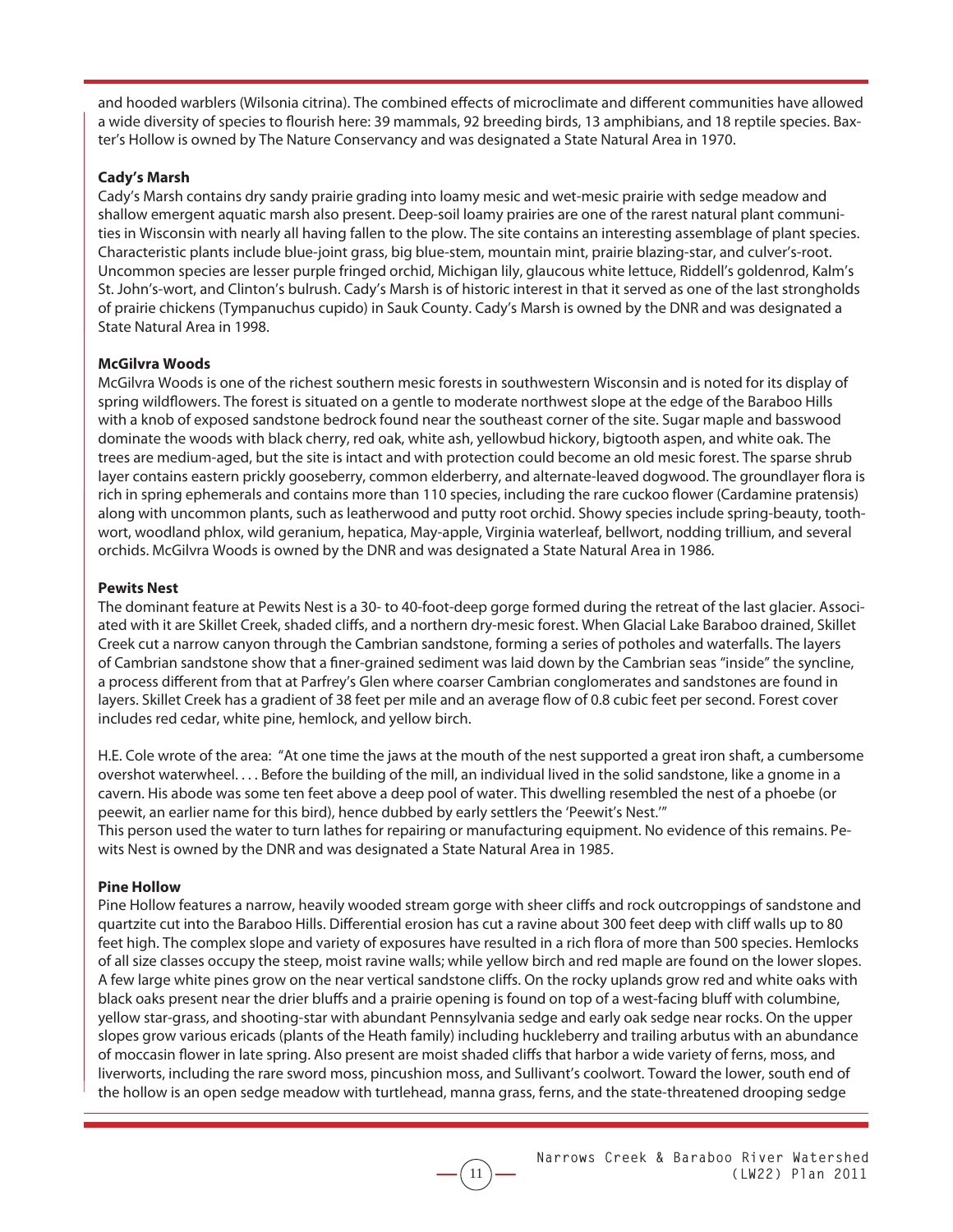(Carex prasina). A diverse breeding bird community is present including Canada warbler, Louisiana waterthrush, and golden-winged warbler. Pine Hollow is owned by the Wisconsin Chapter of The Nature Conservancy and was designated a State Natural Area in 1966.

#### **South Bluff /Devil's Nose**

South Bluff/Devil's Nose encompasses a huge expanse of the forested southern flank of the Baraboo Hills and provides habitat for numerous rare plants and animals. The majority of the site is southern mesic and dry-mesic forest of sugar maple, red oak, white oak, basswood, and hickories. Within the site is Pine Glen, a deep spectacular gorge cut into the Baraboo quartzite. On its south slope is a small cedar glade and dry prairie that have unusual floras including rare species such as tubercled orchid (Platanthera flava), slender bush-clover (Lespedeza virginica), and purple milkweed (Asclepias purpurascens). Cold air drainage at the lower end of Pine Glen harbors northern plant species such as white pine, oak fern, yellow blue-bead-lily, and rosy twisted stalk that thrive in the cool ravine. Also in the area is spring-fed Messenger Creek, which occupies an ancient valley, cut into the Precambrian Baraboo quartzite. The rich wooded area contains yellow birch, eastern hop-hornbeam, and ironwood and is rich in mosses and uncommon

ferns. One of the primary features of the natural area is the presence of several uncommon to rare plant species including drooping sedge (Carex prasina), Hooker's orchid (Platanthera hookerii), nodding pogonia (Triphora trianthophora), and one-flowered broomrape (Orobanche uniflora). The site also harbors many rare birds including worm-eating (Helmitheros vermivorus), hooded (Wilsonia citrina), and cerulean warblers (Dendroica cerulea), and Acadian flycatcher (Empidonax virescens). Also present is the rare arrowhead spiketail (Cordulegaster obliquus). South Bluff/Devil's Nose is owned by the DNR and was designated a State Natural Area in 1972.

#### **Watershed Actions**



**Pewits Nest, Photo by Rick Livingston (WDNR photo)**

### Grants and Projects

NPS Grant - City of Reedsburg: Storm Water Planning 10/01/2004 – Complete Development of a storm water management plan, including an analysis of stormwater flows and pollutant loading, creation of stormwater, erosion & illicit discharge control ordinances, mapping, assessment of alternative practice installations, and evaluation of alternative funding mechanisms.

Lake Planning Grant - Lake Virginia Hydrologic and Water Budgets 10/11/1991 – Complete

1) Prepared a generalized hydrologic budget. Reviewed historical and recently collected water quality data. Developed a lake water quality model for dissolved oxygen to compare to historical oxygen depletion in lake. 2) Inspected dam to identify leaks or potential leaks and conduct flow measurements to see if this contributes to low lake levels. 3) Developed water budget to identify potential lake water losses. 4) Generated report summarizing findings and made management recommendations. 5) Disseminated information to the public by newsletter mailing.

# Monitoring

### **Lakes Baseline and Trends Monitoring**

River Monitoring to comply with Clean Water Act implementation - water quality standards: use designations, criterion, permit issuance and compliance, assessments, and impaired waters management. Fisheries projects include a wide variety of "baseline" monitoring and targeted fieldwork to gain specific knowledge related to Wisconsin's fish communities.

In close cooperation with UW Extension and Wisconsin Sea Grant, education efforts focus on working with resource professionals and citizens statewide to teach boaters, anglers, and other water users how to prevent transporting aquatic invasive species when moving their boats. Additional initiatives include monitoring and control programs.

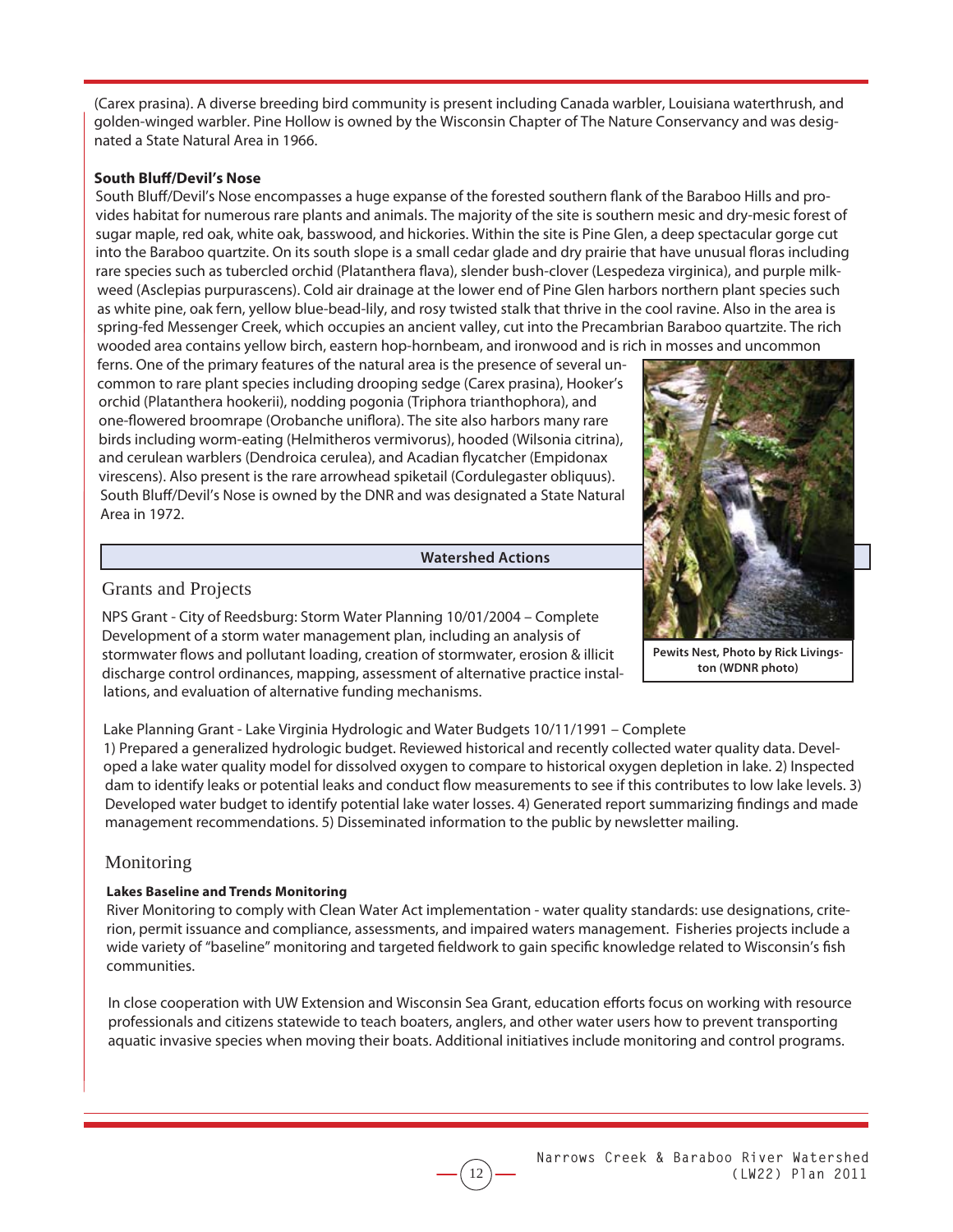#### **Volunteer Monitoring**

The Citizen Lake Monitoring Network, the core of the Wisconsin Lakes Partnership, involves over 1,000 citizen volunteers statewide. The goals are to collect high quality data, to educate and empower volunteers, and to share this data and knowledge. Volunteers measure water clarity, using the Secchi Disk method, as an indicator of water quality. This information is then used to determine the lakes trophic state. Volunteers may also collect chemistry, temperature, and dissolved oxygen data, as well as identify and map plants, watch for the first appearance of Eurasian water-milfoil near boat landings, or alert officials about zebra mussel invasions on Wisconsin lakes. Monitoring work in this watershed consists of lake monitoring and surveys for water quality, aquatic plants, aquatic invasive species, and ice observations.

#### **Citizen Stream Monitoring (Water Action Volunteers)**

There have been ten stations monitored by one independent volunteer stream monitor and the Baraboo Middle School in the LW22-Narrows Creek Watershed from 2002 through 2007. All ten stations were monitored for dissolved oxygen, pH, instantaneous temperature and transparency, using Level 1 procedures and entered in the WAV database (http:// www.uwex.edu/erc/wavdb/). On average, stations in the watershed were monitored monthly from May through October.

Generally, dissolved oxygen levels in the watershed were sufficient to sustain aquatic life. Levels ranged from 6.3-10mg/l. Only one field event at Pine Creek at County Highway W, CBSM-10008346 dipped below ideal levels with a measurement of 4.2mg/l on 10/19/2004. Throughout the monitoring seasons, volunteers collected pH measurements within state standards (which range from 6 to 9) ranging from 7.69 to 8.25.

Temperature measurements, used to classify streams as cold, cool or warm water habitats, and which are indicative of the ability of a habitat to sustain aquatic species were recorded at all stations each season. Maximum instantaneous temperatures were less than 25°C for most streams; suggesting they may be cold water streams. Narrows Creek at Valley Bridge Road, CBSM-10032020 was measured at 26.7 $^{\circ}$ C during the only field event at this station on 06/13/2007; classifying it as a cool water stream.

Stream transparency measurements indicated good water quality with over 72% of the fourteen field events measured less than 10 NTU. None of the remaining 28% measured greater than 240 NTU.



### Basin/Watershed Partners

The Nature Conservancy first came to the Baraboo Bluffs in the early 1960's at the request of local residents and university professors who knew how ecologically unique this area was and who wanted the Conservancy's help in protecting the area. Today the Conservancy has 900 members in the Baraboo Hills area.

The Nature Conservancy is a private, non-profit conservation organization, whose mission is to preserve the plants, animals, and natural communities that represent the diversity of life on Earth by protecting the lands and waters they need to survive.